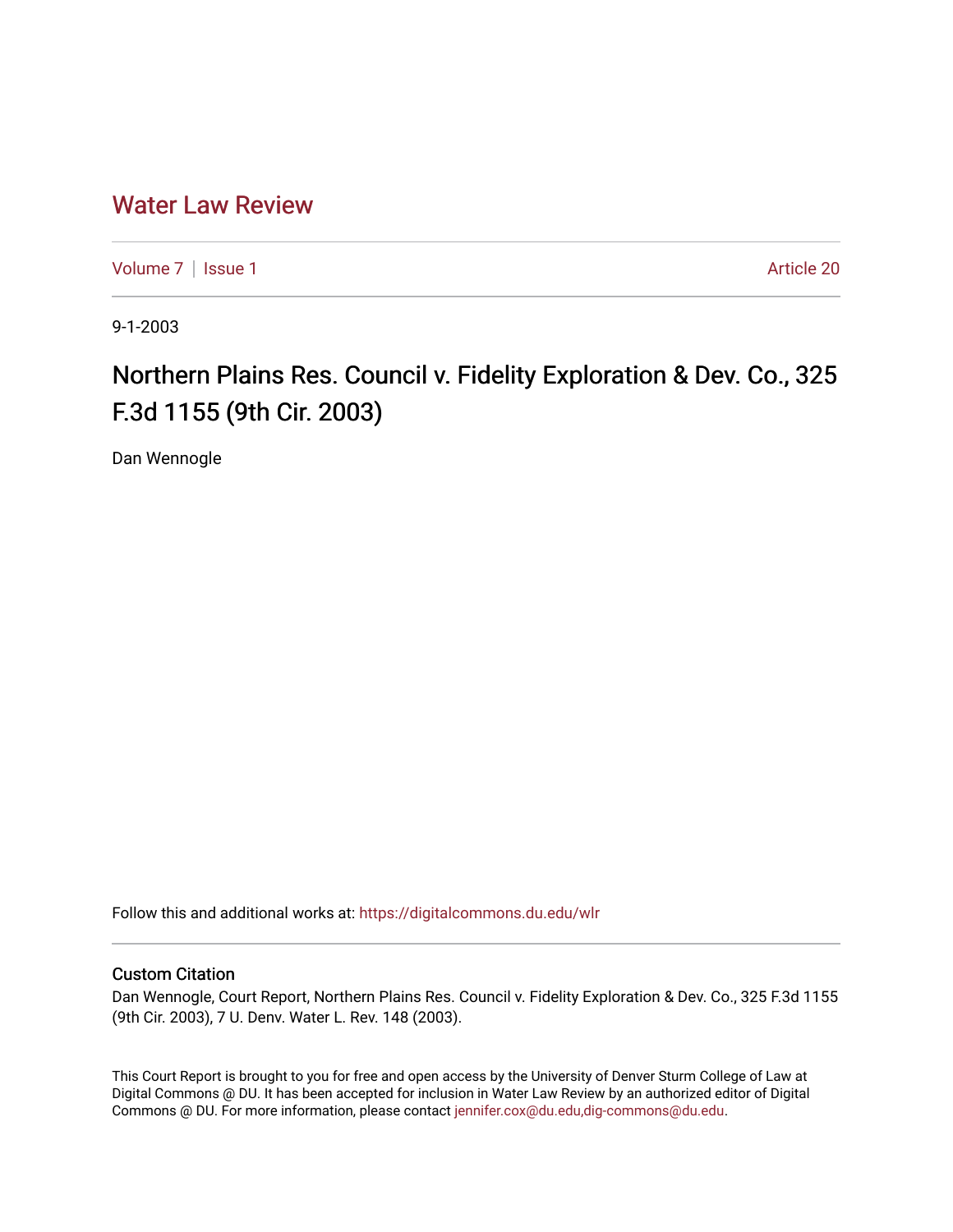**Northern Plains Res. Council v. Fidelity Exploration & Dev. Co., 325 F.3d 1155 (9th Cir. 2003)** (holding coal bed methane discharge water constitutes a pollutant under the Clean Water Act and the Clean Water Act does not give Montana the authority to create state law exemptions for such discharges).

The Ninth Circuit Court of Appeals reversed the United States District Court for the District of Montana's grant of summary judgment to Fidelity Exploration & Development Company ("Fidelity") on an appeal made by the Northern Plains Resource Council ("NPRC"). The NPRC had filed a citizen suit under the Clean Water Act ("CWA") alleging Fidelity unlawfully discharged pollutants into navigable waters of the United States. On appeal, the Ninth Circuit considered (1) whether coal bed methane ("CBM") discharge water constituted a pollutant under the CWA, and (2) whether Montana state law could exempt Fidelity from obtaining National Pollution Discharge Elimination System ("NPDES") permits under the CWA. After holding CBM discharge water constituted a pollutant under the CWA, the court then held Montana could not create a state law exemption to the CWA for CBM discharge water.

Fidelity extracted coal bed methane from deep coal seams beneath the Powder River Basin in Montana. The process involved releasing unaltered groundwater into the surface waters of Squirrel Creek and the Tongue River. The unaltered groundwater contained several chemical constituents identified as pollutants by the EPA and had characteristics that could degrade soil, making it unfit for irrigation. While Fidelity added nothing to this water, the resulting discharge had a "salty" quality from its high sodium absorption ration ("SAR"), making it a threat to water quality standards and irrigated land. Nevertheless, the district court found CBM water was not a pollutant and granted summary judgment for Fidelity.

On appeal, the Ninth Circuit held CBM discharge water fell within the definition of pollutant either as "industrial waste" or discharges "of, pertaining to, or derived from industry." Furthermore, the "produced" character of water drawn up from the "hydro-carbon bearing strata" and then discharged into surface streams compelled the court to find such water constituted a pollutant under the CWA. Finally, the court referred to a portion of the definition of pollutant characterizing it as a "man-made alteration of the chemical, physical, [or] biological... integrity of water." Because CBM discharge water fit all the above definitions, the court held it constituted a pollutant under the CWA.

Second, Fidelity argued Montana state law exempted CBM water from the permitting requirements of the CWA. Before this case, the Environmental Protection Agency ("EPA") already had approved Montana's state permitting system, including the provision Fidelity cited in its exemption argument. That section set forth criteria for discharges that would *not* require a permit, and the CBM discharge